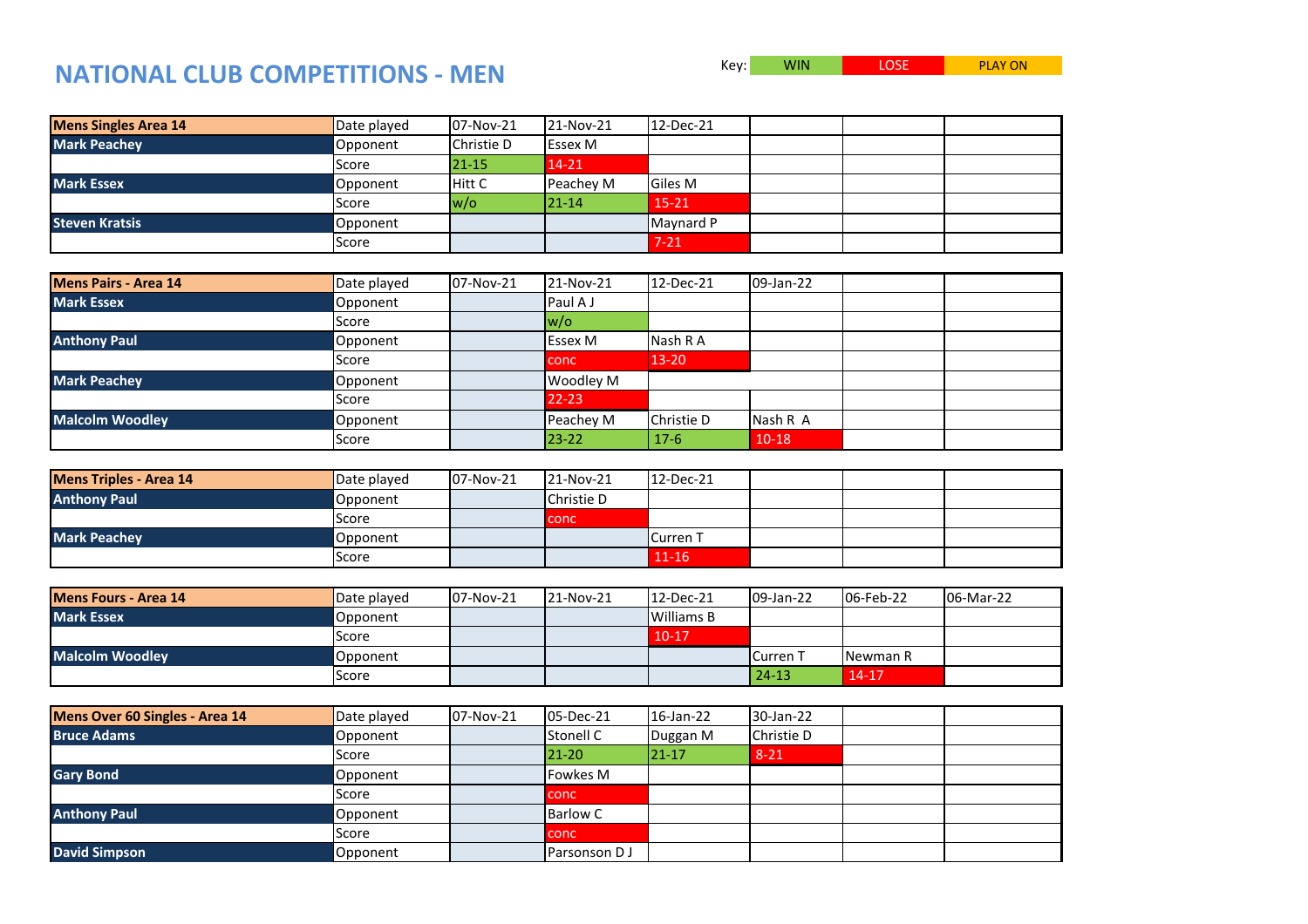|  |  | <b>IScore</b><br>- - - - |  |  |  |  |  |  |
|--|--|--------------------------|--|--|--|--|--|--|
|--|--|--------------------------|--|--|--|--|--|--|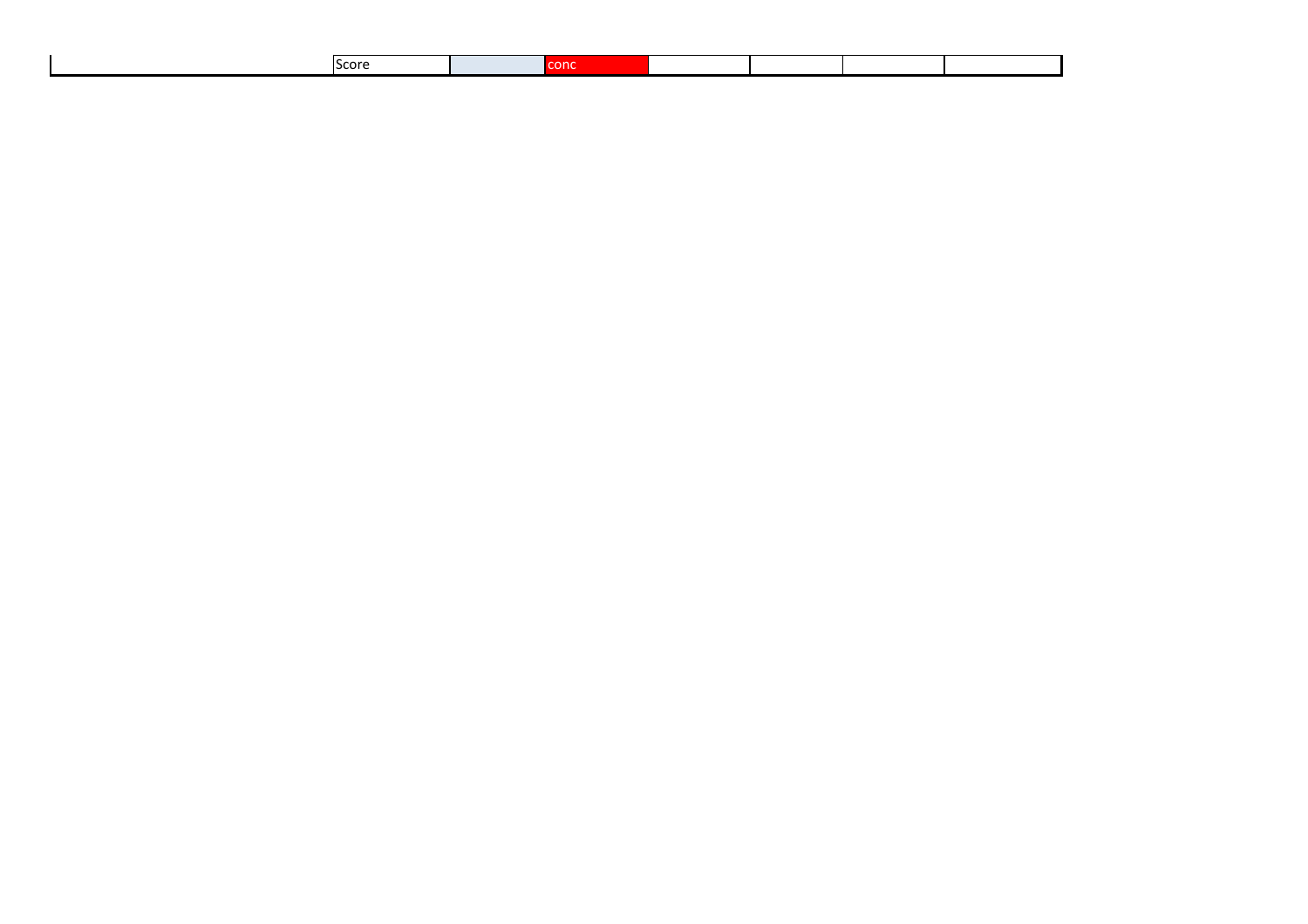| Mens Over 60 Pairs - Area 14 | Date played | 07-Nov-21 | 05-Dec-21       | 16-Jan-22 | 30-Jan-22         | 20-Feb-22         |  |
|------------------------------|-------------|-----------|-----------------|-----------|-------------------|-------------------|--|
| <b>John Haines</b>           | Opponent    |           | <b>Fraser M</b> |           |                   |                   |  |
|                              | Score       |           | l conc          |           |                   |                   |  |
| <b>Anthony Paul</b>          | Opponent    |           | Young K I       |           |                   |                   |  |
|                              | Score       |           | <b>L</b> conc   |           |                   |                   |  |
| David Simpson                | Opponent    |           | <b>Hiley M</b>  | Young KI  | <b>Blizzard M</b> | <b>Williams B</b> |  |
|                              | Score       |           | $25 - 5$        | $24 - 9$  | conc              | 18-19             |  |

| Mens Over 60 Fours - Area 14 | Date played | 07-Nov-21 | 05-Dec-21 | 16-Jan-22         | 30-Jan-22 | 20-Feb-22 | 13-Mar-22 |
|------------------------------|-------------|-----------|-----------|-------------------|-----------|-----------|-----------|
| <b>David Simpson</b>         | Opponent    |           |           | <b>Blizzard M</b> |           |           |           |
|                              | Score       |           |           |                   |           |           |           |

| <b>Mens Over 50 Triples - Area 14</b> | Date played | 07-Nov-21 | 05-Dec-21 | 16-Jan-22           | 30-Jan-22        | 20-Feb-22      | 13-Mar-22 |
|---------------------------------------|-------------|-----------|-----------|---------------------|------------------|----------------|-----------|
| <b>Mark Essex</b>                     | Opponent    |           | Savin A   | Parsonson D J       | Broad B          |                |           |
|                                       | Score       |           | $20 - 13$ | $19-7$              | 18-19            |                |           |
| <b>David Simpson</b>                  | Opponent    |           |           | Williams B          | <b>Woodley M</b> | <b>Broad B</b> | N Smith   |
|                                       | Score       |           |           | $19 - 18$           | $22 - 12$        | $23 - 5$       | $15 - 18$ |
| <b>Malcolm Woodley</b>                | Opponent    |           |           | <b>Ballantyne G</b> | Simpson D        |                |           |
|                                       | Score       |           |           | $20 - 11$           | $12 - 22$        |                |           |

| <b>Mens Two Bowl Singles - Area 14</b> | Date played | 07-Nov-21   | 21-Nov-21        |  |  |
|----------------------------------------|-------------|-------------|------------------|--|--|
| <b>Gary Bond</b>                       | Opponent    |             | <b>Walter KA</b> |  |  |
|                                        | Score       |             | <b>conc</b>      |  |  |
| <b>Steven Kratsis</b>                  | Opponent    |             | Chamberlain L    |  |  |
|                                        | Score       |             | $13 - 21$        |  |  |
| <b>Anthony Paul</b>                    | Opponent    | Duggan M    |                  |  |  |
|                                        | Score       | <b>conc</b> |                  |  |  |

| <b>Mens Champion of Champions</b> | Date played  | 10-Oct-21 | 24-Oct-21 | <b>07-Nov-21</b> | 21-Nov-21 | $ 05 - Dec-21 $ | $19$ -Dec-21   |
|-----------------------------------|--------------|-----------|-----------|------------------|-----------|-----------------|----------------|
| <b>John McGuiness</b>             | Opponent     |           |           |                  |           | Maynard P       | <b>Smith N</b> |
|                                   | <b>Score</b> |           |           |                  |           | $21 - 20$       | $21 - 12$      |
|                                   |              |           |           |                  |           |                 |                |

| <b>Mens Champion of Champions - cont</b> | Date played | 05-Feb-22 | 05-Feb-22  | 06-Feb-22   | 06-Feb-22 |
|------------------------------------------|-------------|-----------|------------|-------------|-----------|
| At Dolphin IBC                           |             | 1st round | l1/4 final | Isemi final | final     |
|                                          | Time played | 4pm       | 7pm        | 10am        | 1pm       |
| John McGuiness                           | Opponent    | Segolo    |            |             |           |
|                                          | Score       | $13 - 21$ |            |             |           |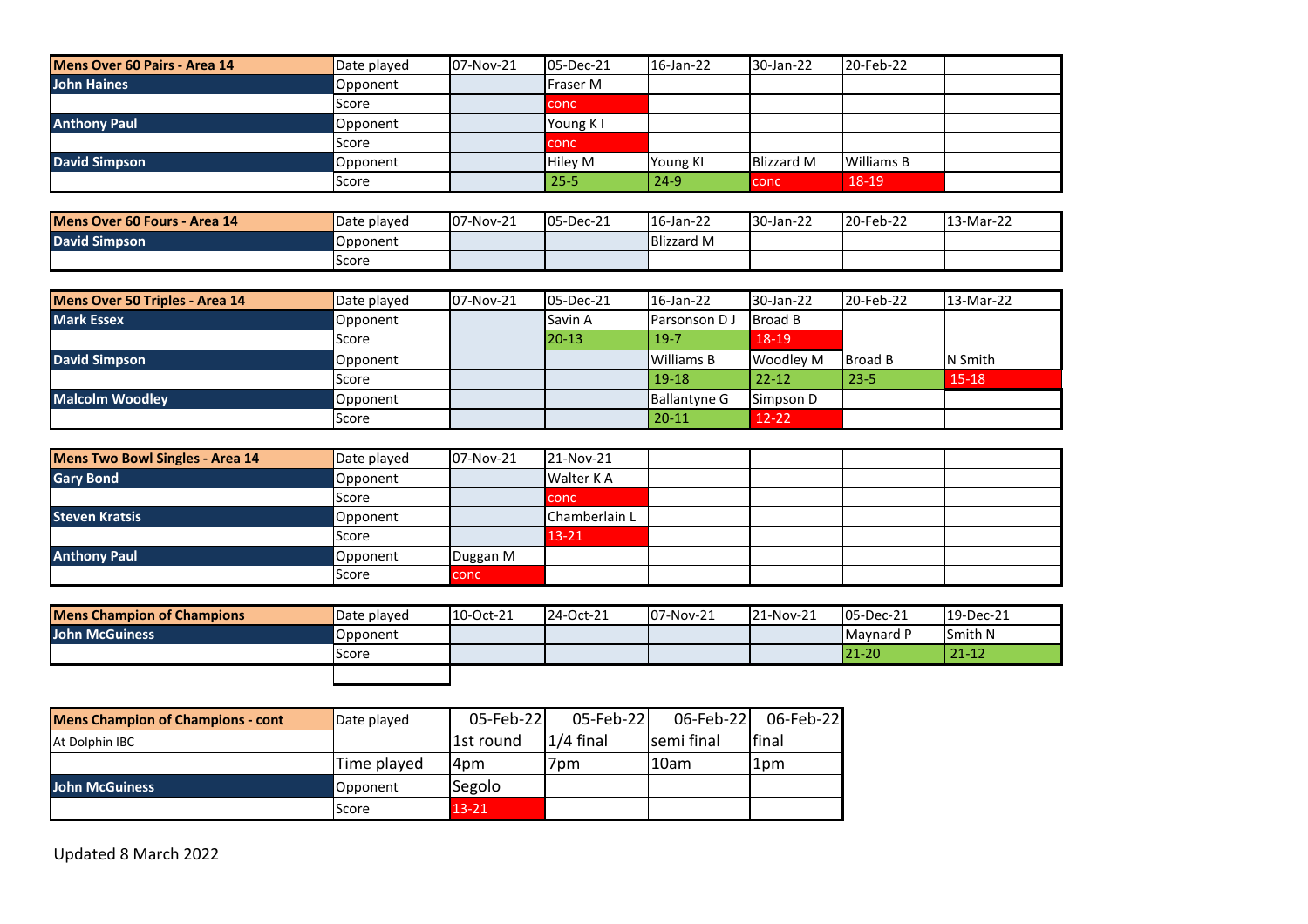## **NATIONAL CLUB COMPETITIONS - MIXE**

| Key: | <b>WIN</b> | <b>LOSE</b> |
|------|------------|-------------|
|------|------------|-------------|

| <b>Mixed Pairs - Area 14</b> | Date played | 31-Oct-21 | 28-Nov-21    | 19-Dec-21 | 16-Jan-22 |
|------------------------------|-------------|-----------|--------------|-----------|-----------|
| <b>Bruce Adams</b>           | Opponent    |           | Hitt C       |           |           |
|                              | Score       |           | $9 - 29$     |           |           |
| <b>Mark Essex</b>            | Opponent    |           | Woodley M    |           |           |
|                              | Score       |           | conc.        |           |           |
| <b>Malcolm Woodley</b>       | Opponent    |           | Essex M      | Hitt C    | Knight M  |
|                              | Score       |           | $ w/\sigma $ | $14 - 13$ | $6 - 16$  |
|                              |             |           |              |           |           |
| Mixed Fours - Area 14        | Date played | 31-Oct-21 | 28-Nov-21    | 19-Dec-22 |           |
| <b>Mark Essex</b>            | Opponent    |           |              | Muray A   |           |
|                              | Score       |           |              | 18-20     |           |

| <b>Family Pairs - Area 14</b> | Date played | 28-Nov-21 | $109$ -Jan-22  | 23-Jan-22        | 13-Feb-22   | 27-Feb-22 |
|-------------------------------|-------------|-----------|----------------|------------------|-------------|-----------|
| <b>Gary Bond</b>              | Opponent    |           |                | Knight D         |             |           |
|                               | Score       |           |                | conc.            |             |           |
| <b>Mark Essex</b>             | Opponent    |           | Merryweather M | <b>Holland P</b> | Knight D    | N Smith   |
|                               | lScore      |           | $18 - 11$      | $18-6$           | $ w/\circ $ | $16 - 8$  |

| <b>Family Pairs - Area 14</b> | Date played | 31-Mar-22          | 31-Mar-22  | $01$ -Apr-22 | $ 01-Apr-22 $      | $ 02 - Apr-22 $ |
|-------------------------------|-------------|--------------------|------------|--------------|--------------------|-----------------|
| At Nottingham                 |             | <b>Prelimary</b>   | l1st round | $1/4$ final  | semi final         | <b>I</b> final  |
|                               | Time played | 1:30 <sub>pm</sub> | 16pm       | 9:30am       | 1:30 <sub>pm</sub> | 9:30am          |
| <b>Mark Essex</b>             | Opponent    | Colebrooke A       |            |              |                    |                 |
|                               | Score       |                    |            |              |                    |                 |

Updated 8 March 2022